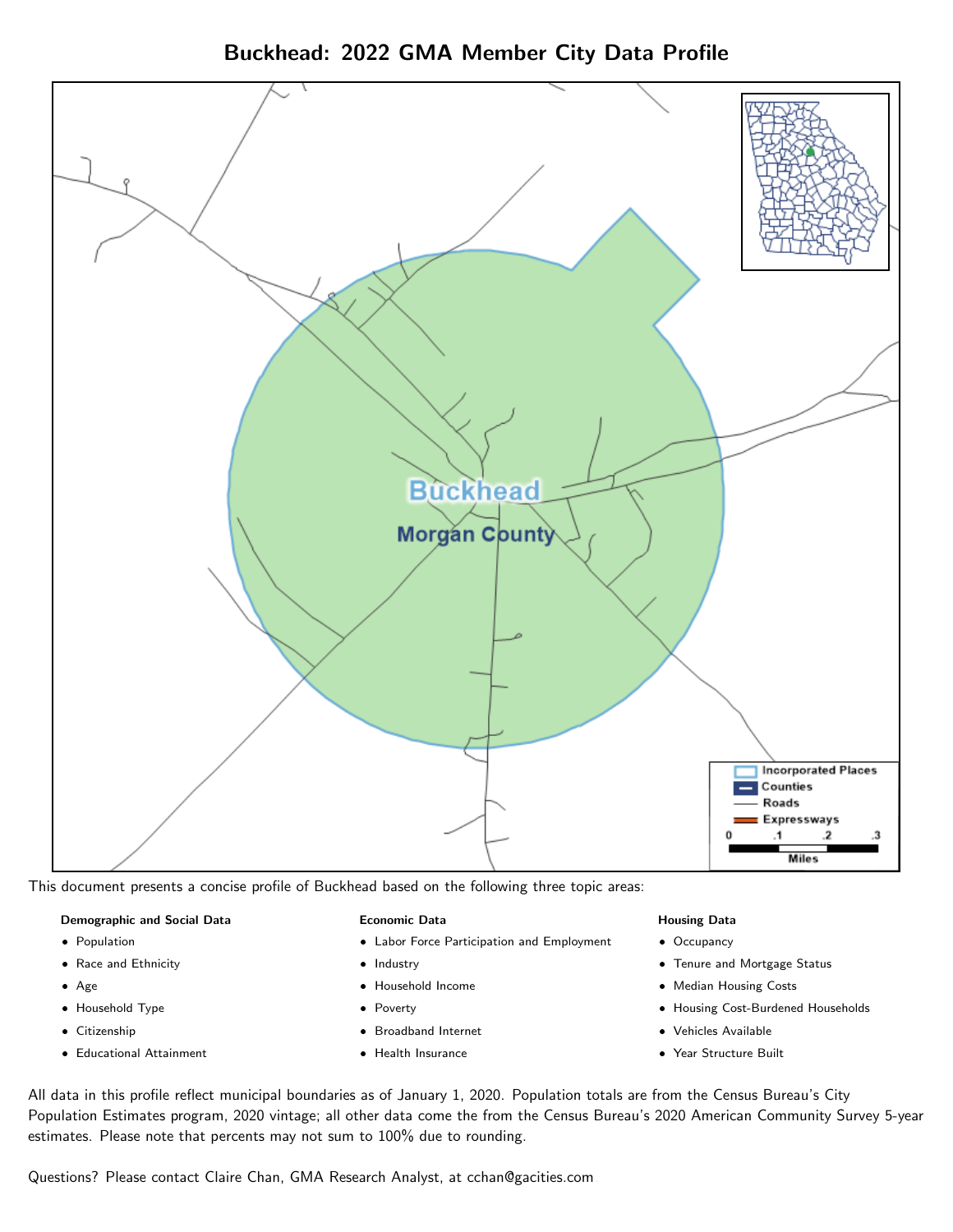# Buckhead: Demographic and Social





## **Citizenship**

Age



Source: American Community Survey, 2020 5-year estimates, table B05002 Source: American Community Survey, 2020 5-year estimates, table B15002

#### Race and Ethnicity



Source: U.S. Census Bureau, City Population Estimates, 2020 vintage Source: American Community Survey, 2020 5-year estimates, table B03002

# Household Type



Source: American Community Survey, 2020 5-year estimates, table B01001 Source: American Community Survey, 2020 5-year estimates, table B11001

## Educational Attainment



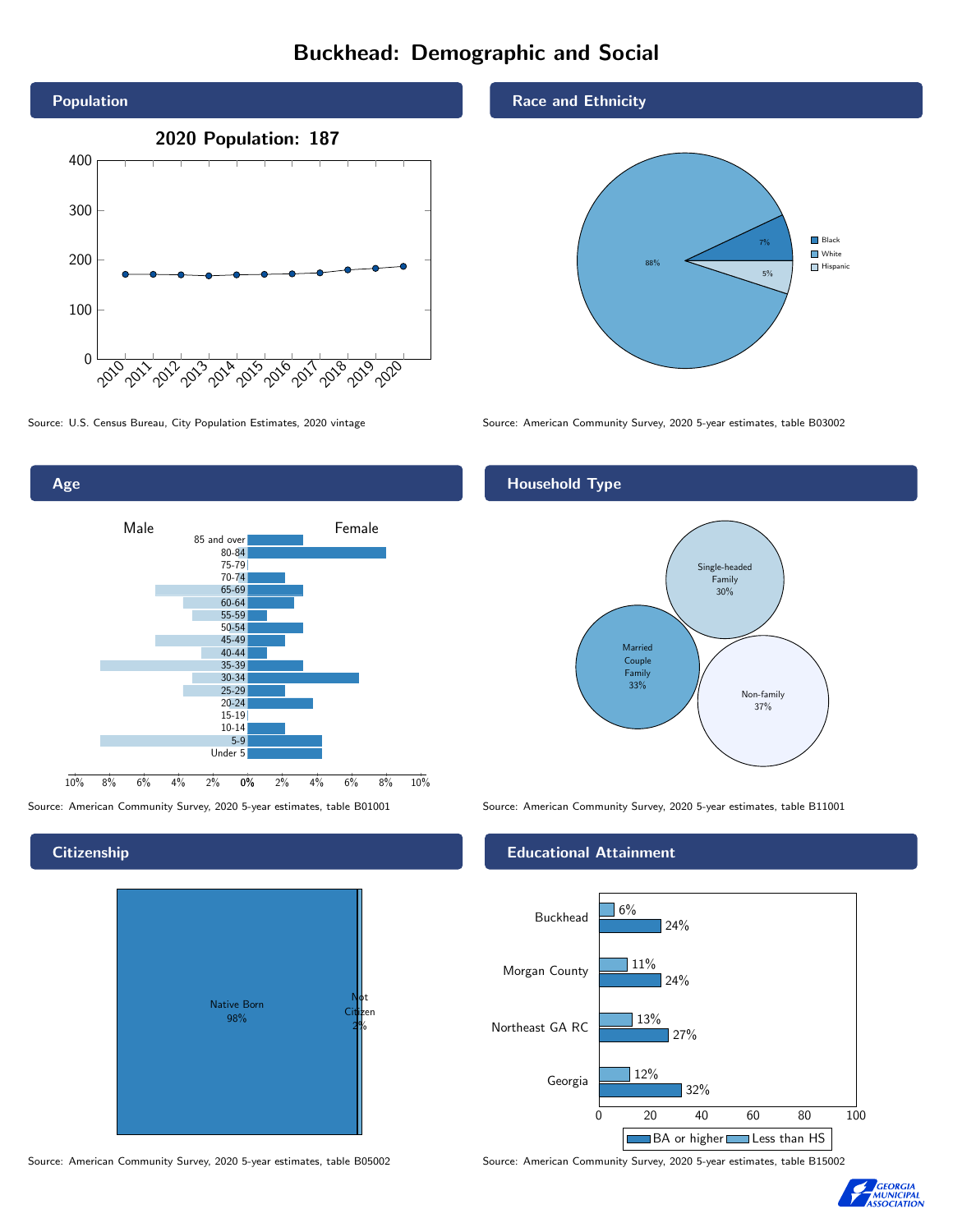# Buckhead: Economic



Source: American Community Survey, 2020 5-year estimates, table B23001 Note: Unemployment rate is based upon the civilian labor force.



Source: American Community Survey, 2020 5-year estimates, tables B19013 and B19025 Source: American Community Survey, 2020 5-year estimates, table B17010



Industry

| Agriculture, forestry, fishing and hunting, and mining      | $1\%$ |
|-------------------------------------------------------------|-------|
| Construction                                                | 12%   |
| Manufacturing                                               | 5%    |
| <b>Wholesale Trade</b>                                      | $0\%$ |
| Retail Trade                                                | 22%   |
| Transportation and warehousing, and utilities               | 6%    |
| Information                                                 | $0\%$ |
| Finance and insurance, real estate, rental, leasing         | $0\%$ |
| Professional, scientific, mgt, administrative, waste mgt    | 13%   |
| Educational services, and health care and social assistance | 16%   |
| Arts, entertainment, recreation, accommodation, food        | 6%    |
| service                                                     |       |
| Other services, except public administration                | 9%    |
| Public administration                                       | 10%   |

Source: American Community Survey, 2020 5-year estimates, table C24030

Poverty



# **Health Insurance**



Source: American Community Survey, 2020 5-year estimates, table B28002 Source: American Community Survey, 2020 5-year estimates, table B18135